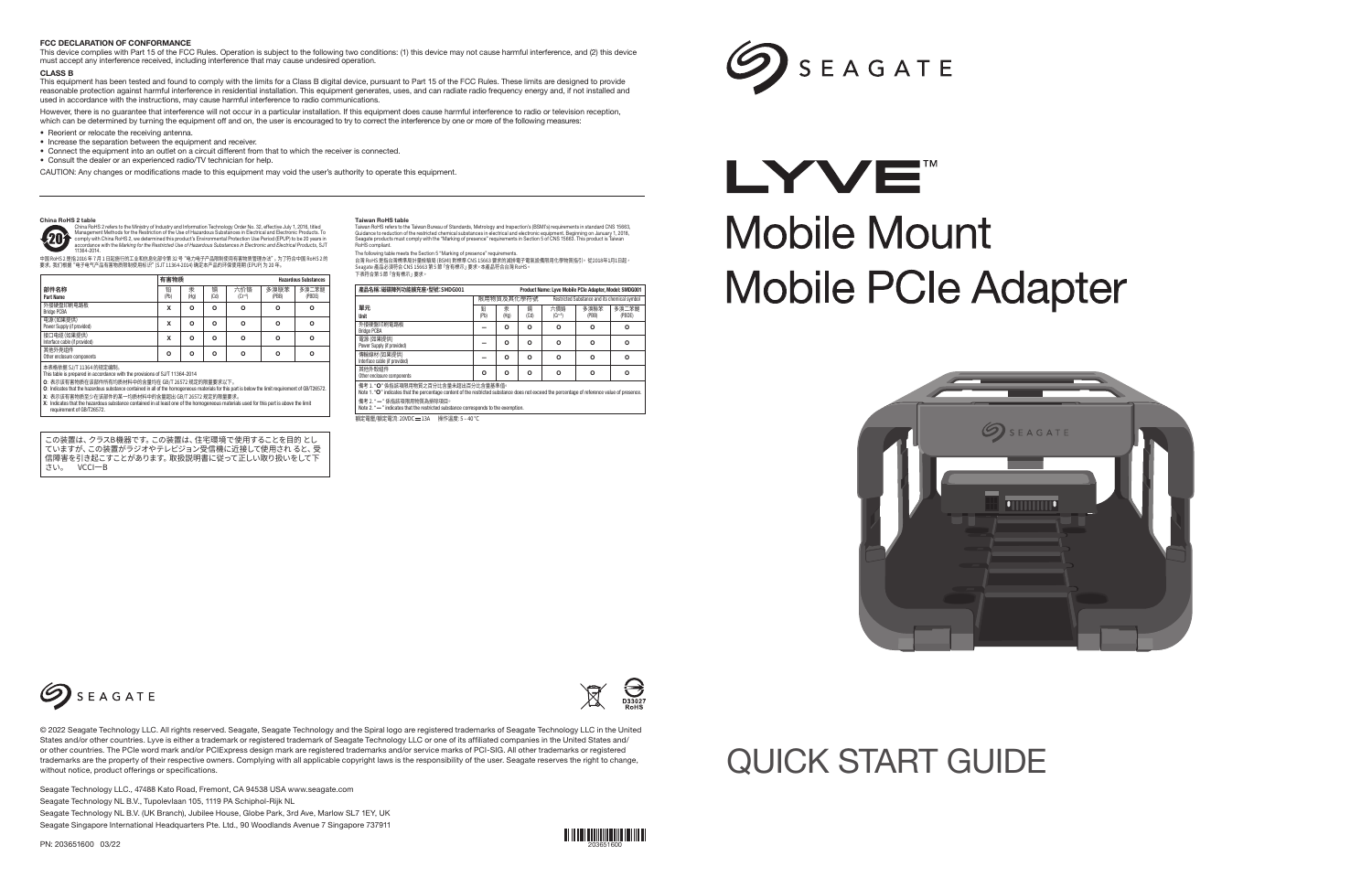

If you can't remember your credentials or you lost your email invitation, visit lyve.seagate.com. Click Sign in and then click the Don't remember your password? link. If your email isn't recognized, contact your account manager. For further help, you can contact customer support using the Lyve Virtual Assist Chat.

# Setup Requirements

# Lyve Management Portal credentials

To unlock and access Lyve devices connected to your computer, you must enter your username and password in the Lyve Client app. You can also use it to manage Lyve projects and data operations. Install Lyve Client on any computer intended to connect to Lyve Mobile PCIe Adapter. Download the Lyve Client installer for Windows<sup>®</sup> or macOS<sup>®</sup> at www.seagate.com/support/lyve-client.

A Lyve Management Portal username and password are required to authorize computers to access devices connected to the PCIe Adapter.

### Account manager

You created a Lyve Management Portal username and password when you set up your Lyve account at lyve.seagate.com.

### Product admin or product user

You were identified as a product user for a project created in the Lyve Management Portal. An email was sent to you from the Lyve team that included a link for resetting your password.

## Download Lyve Client

## Authorize host computers

An internet connection is required when authorizing a host computer.

- 1. Open Lyve Client on a computer intended to host Lyve Mobile Array.
- 2. When prompted, enter your Lyve Management Portal username and password.
- 
- Lyve Client authorizes the host computer to unlock and access Lyve devices and manage projects

on the Lyve Management Portal.

The host computer remains authorized for up to 30 days, during which you can unlock and access connected devices even without an internet connection. After 30 days, you'll need to open Lyve Client on the computer and re-enter your credentials.

# Part List



Lyve Mobile Array locks when powered off, ejected or unplugged from the host computer, or if the host computer goes to sleep. Use Lyve Client to unlock Lyve Mobile Array when it is reconnected to the host or the host has awakened from sleep. Note that Lyve Client must be open and the user must be signed in to use Lyve Mobile Array.

Shoulder screw 8 mm x M6-1.0 x 47+L13 (16.0,6.3) (x1)



PCIe<sup>®</sup> Adapter Locking bracket

Lyve™ Mobile Mount

M3-0.5 x L16 (5.8,1.0), phillips screw (6x)

M3-0.5 x L7 (5.8,1.0), phillips screw (10x)





M6-0.1 x L20 (10.0,6), hex socket cap screw (6x)



Cable holder cover (5x) SFF-8644 cable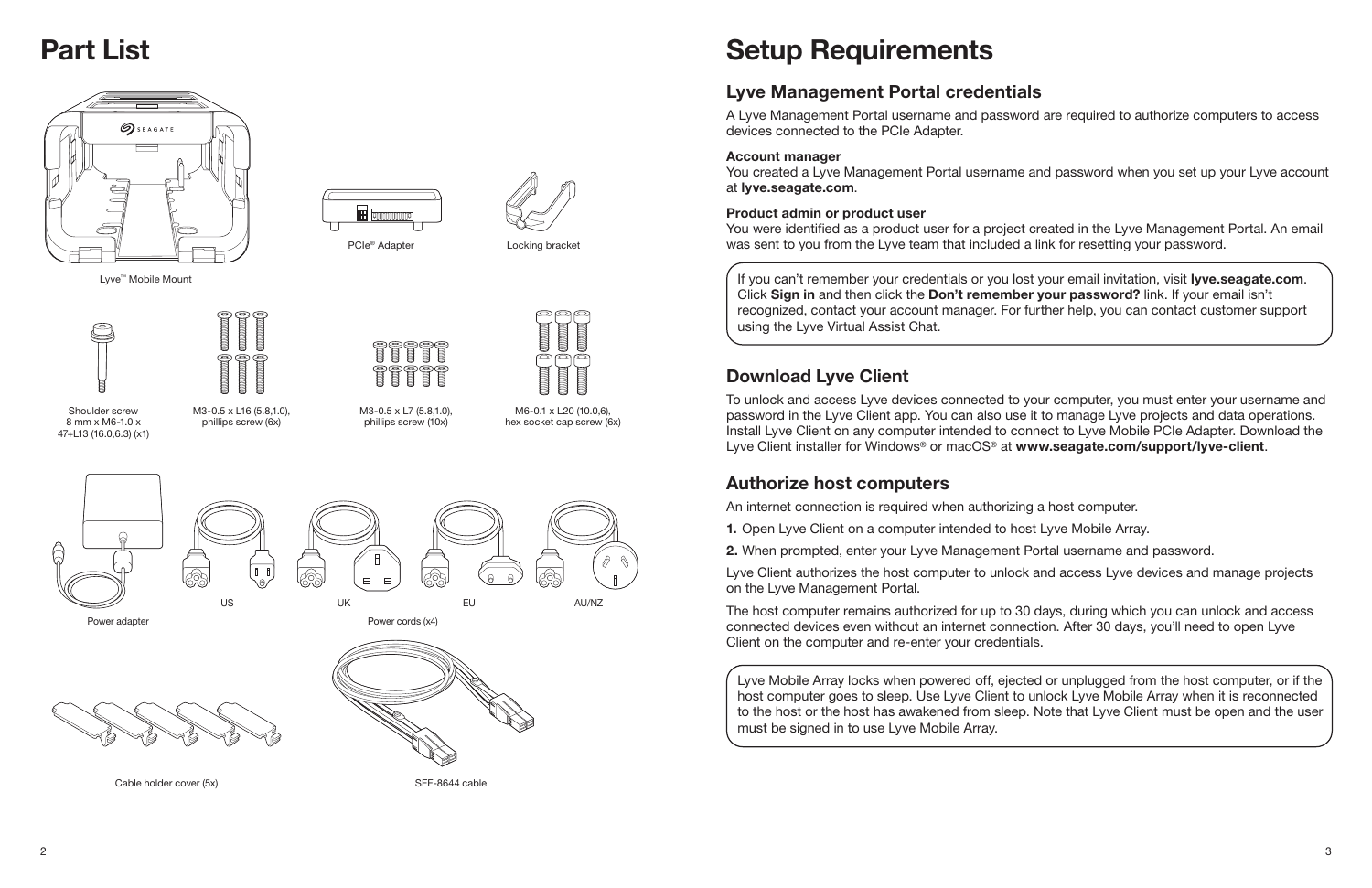

Stack two Lyve Mobile Mounts and align the four attachment holes on the top and bottom of the mounts. Use four M3-0.5 x L16 (5.8,1.0) screws to attach the two mounts.

# Connecting Lyve Mobile Mounts Horizontally

Place two Lyve Mobile Mounts side-by-side and align the eight attachment holes on the sides of the mounts. Use eight M3-0.5 x L7 (5.8,1.0) screws to attach the two mounts.

Lifting hazard. The following instructions include moving and installing heavy equipment. To avoid injury, always use proper lifting techniques.

CAUTION **Do not attempt to lift or assemble Lyve Mobile Mount with compatible devices inserted.** 



Before installing Lyve Mobile PCIe Adapter, ensure that Lyve Mobile Mount is securely fixed to a vehicle, apparatus, or structure to avoid excessive motion. Attach Lyve Mobile Mount to the appropriate surface by inserting M6-0.1 x L20 (10.0,6) socket cap screws into any of the M6 tap holes on the bottom of the mount. Use at least four screws to secure the mount (two at the front of the mount, and two at the back).

# Mounting slots



# Recommended clearance zones



Lyve Mobile Array **Lyve Mobile Mount** 



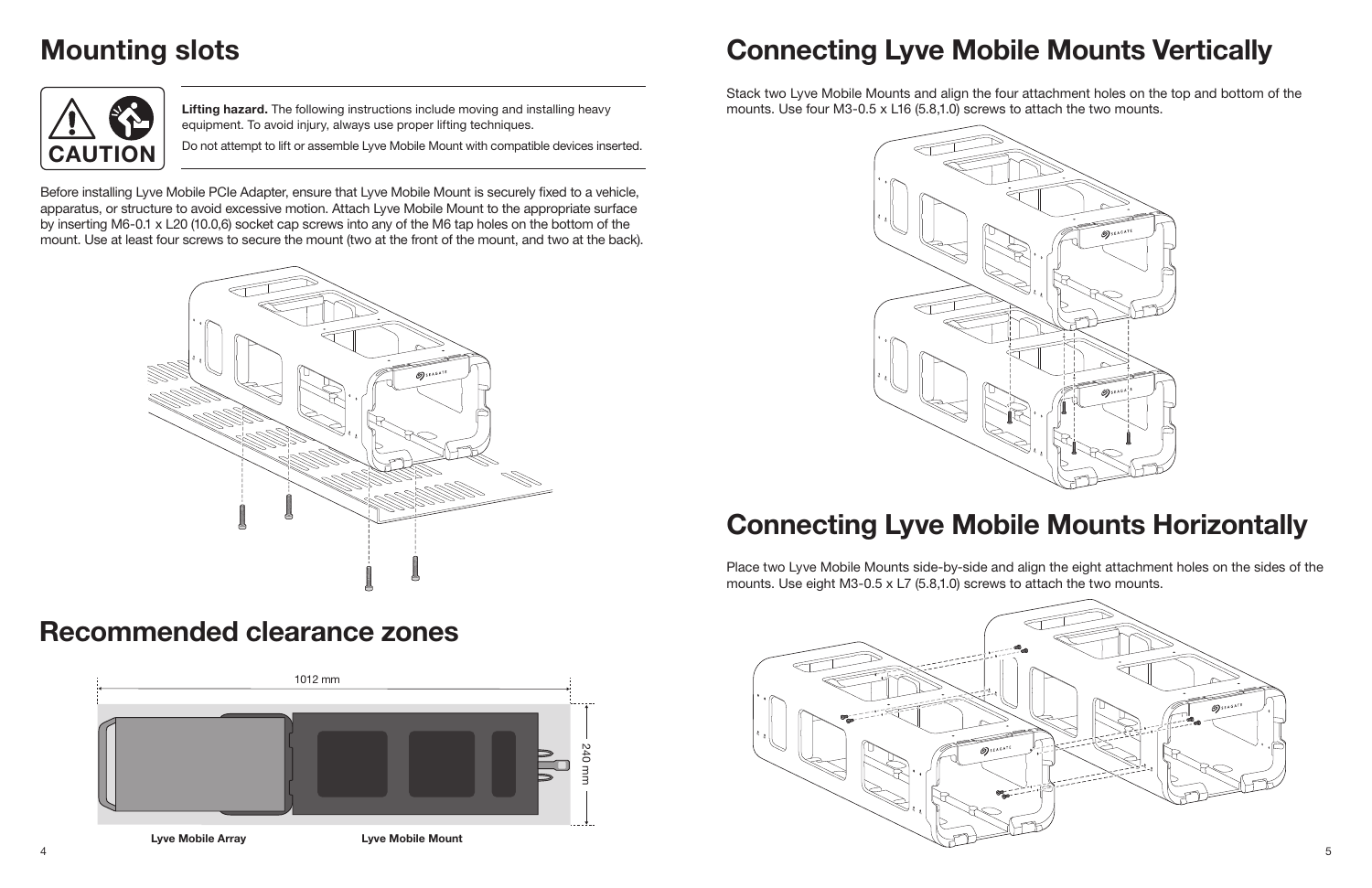

- A Snap the locking bracket onto the power cable.
- **B** Insert the power cable into the PCIe Adapter's power port.
- C Confirm that the power cable is well connected.
- D Slide the locking bracket forward and clip it on the beveled rim on PCIe Adapter.

# Connect power

# **Installation**



### Insert adapter

Slide Lyve Mobile PCIe Adapter onto the guide pins at the back of Lyve Mobile Mount.





### Attach shoulder screw

Insert the shoulder screw into the hole and tighten it.







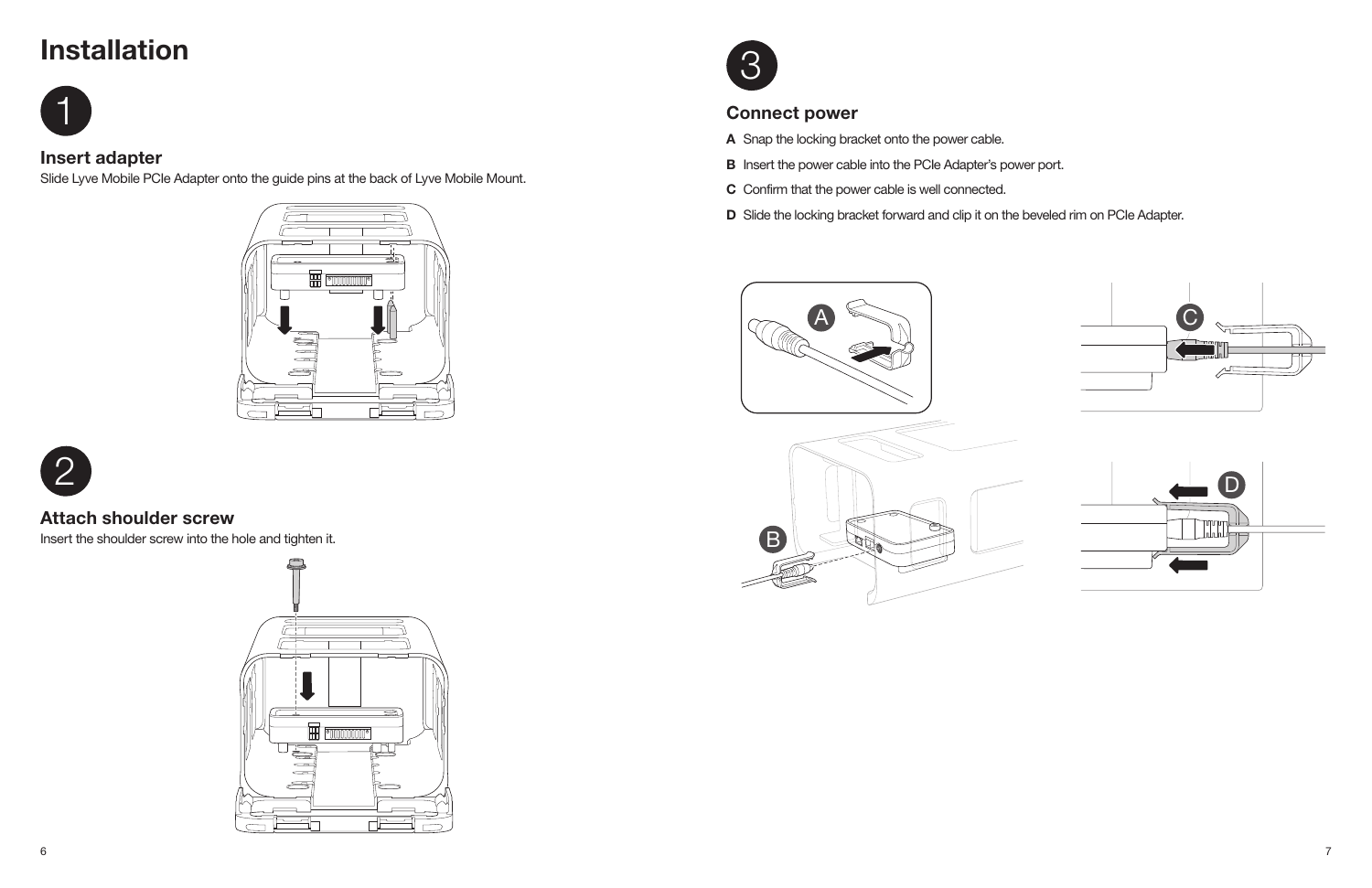

## Release handle

A Grasp the lock catch on the front of Lyve Mobile Mount and pull it forward to release the front lock bezel.

**B** Lower the front lock bezel to open Lyve Mobile Mount.



### Connect cables

Connect the cables to PCIe Adapter:

- Ethernet\*: Device configuration
- SFF-8644: Data



# (Optional) Route cables through the front of Lyve Mobile Mount



You can route cables through the front of Lyve Mobile Mount using the internal channel that runs the length of the mount. Five plastic cable holder covers are provided to secure the cables in the channel. To attach a cover, insert the rounded tab into a notch on the right side of the channel. Snap the hooked release tab into the corresponding slot on the left of the channel.



## (Optional) Secure cables

Standard cable ties can be used to fasten the attached cables to the bracket at the back of Lyve Mobile Mount.



\* Ethernet cable not included.

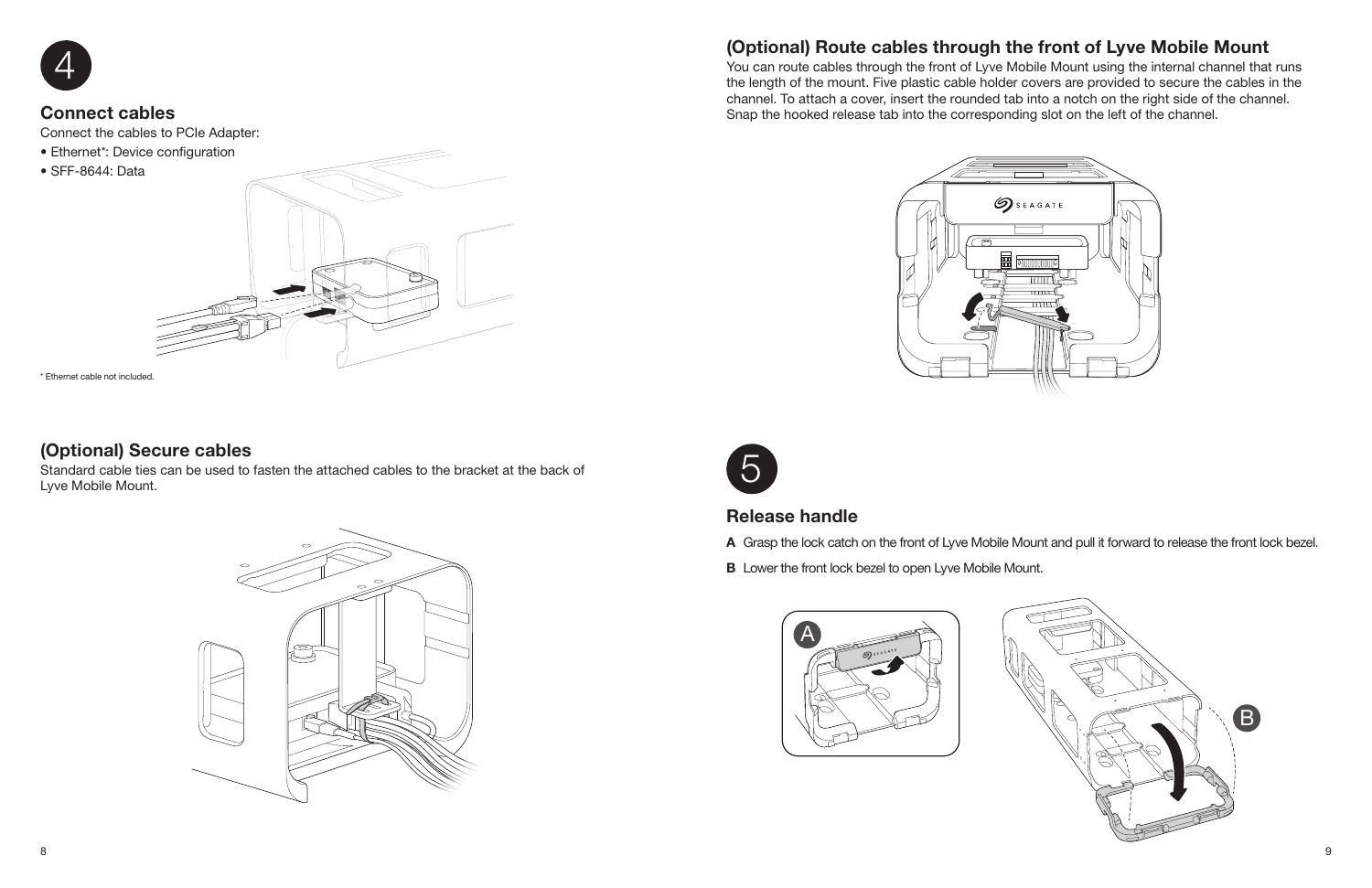

### Insert device

Insert the device with the ports facing the PCIe Adapter at the back of Lyve Mobile Mount. Slide the device toward the back of the mount. Apply firm pressure until the device is seated in Mobile Mount and firmly connected to the PCIe Adapter.

Lifting hazard. To avoid injury, use proper lifting techniques when removing Lyve Mobile Array from its packaging and installing it in Lyve Mobile Mount.

M3





Lyve Mobile Array weight: 27.8 lb/12.6 kg



# 7

# Lock device in place

Raise the front lock bezel until it snaps in place.



### Unlock the drive

The LED on the device inserted in Lyve Mobile Mount blinks white during the boot process and turns solid orange. The solid orange LED color indicates the device is ready to be unlocked.



# Safely removing a device

Your computer must perform filing and housekeeping operations on your Lyve device before it is physically removed from Lyve Mobile Mount. To avoid corrupting or damaging files, always eject the device's volumes from your computer before physically removing the device.

Make sure the Lyve Client app is running on the host computer. The host computer will automatically unlock the device if it connected to it in the past and is still authorized for security. If the host computer has never unlocked the device, you will need to enter your Lyve Management Portal username and password in the Lyve Client app.

Once Lyve Client has validated permissions for the device connected to the computer, the LED on the device turns solid green. The device is unlocked and ready for use.